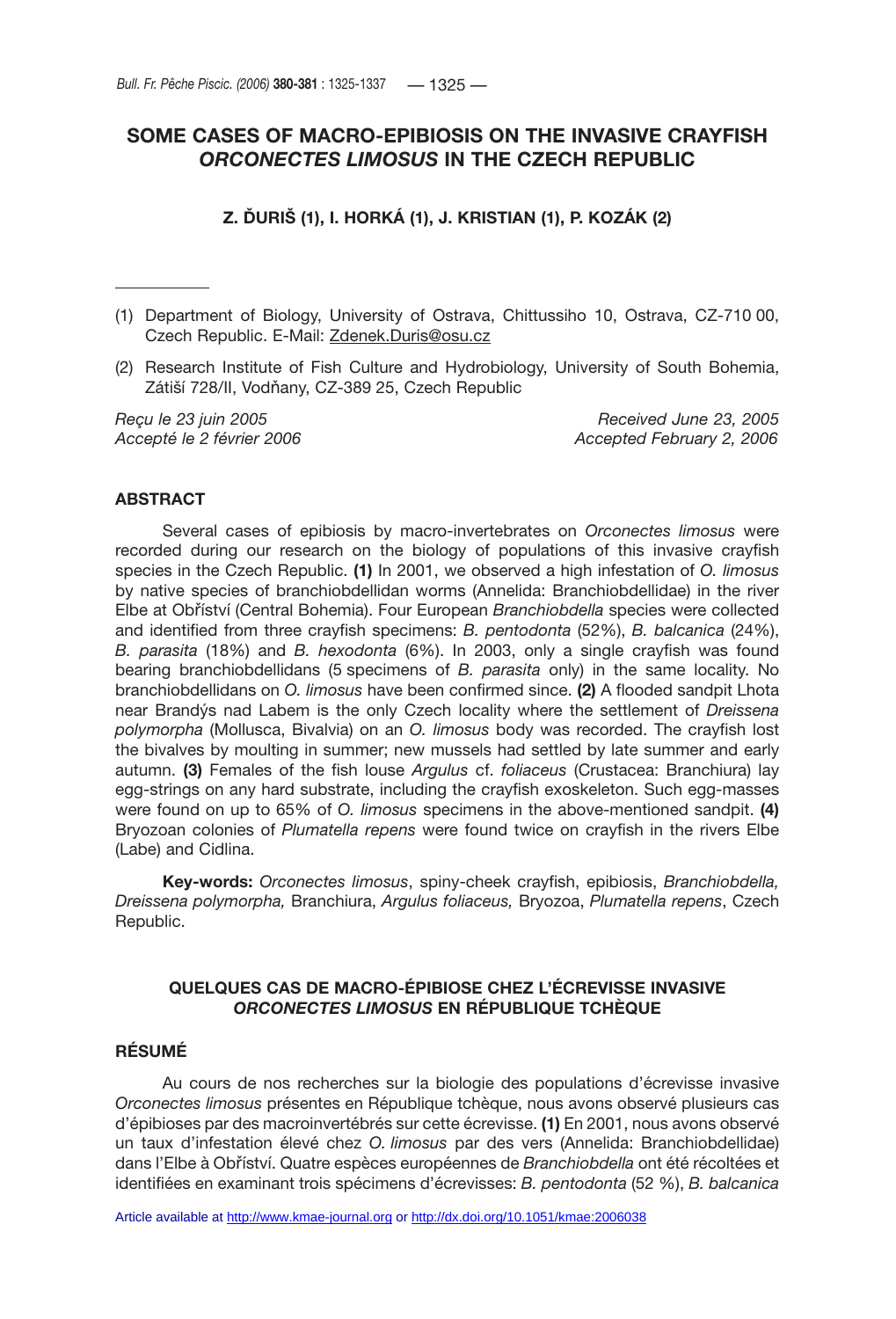(24 %), *B. parasita* (18 %) et *B. hexodonta* (6 %). En 2003, une seule écrevisse porteuse de *Branchiobdella* (5 spécimens de la seule espèce *B. parasita*) a été trouvée dans la même localité. Aucun Branchiobdellidae n'a été trouvé par la suite sur *O. limosus*. **(2)** La carrière de sable innondée de Lhota près de Brandýs nad Labem est la seule localité tchèque où la fixation de *Dreissena polymorpha* (Mollusca, Bivalvia) sur le corps de *O. limosus* a été observée. Les écrevisses perdent les bivalves lors de la mue estivale mais de nouvelles moules se fixent sur leur corps en fin d'été et en début d'automne. **(3)** Des femelles du pou des poissons *Argulus* cf. *foliaceus* (Crustacea: Branchiura) déposent leurs pontes sur une variété de substrats durs, y compris sur l'exosquelette des écrevisses. De telles pontes ont été observées sur non moins de 65% des spécimens d'*O. limosus* dans la carrière de sable déjà mentionnée. **(4)** Des colonies du bryozoaire *Plumatella repens,* ont été trouvées deux fois sur des écrevisses au cours de nos recherches sur les rivières Elbeet Cidlina.

**Mots-clés :** *Orconectes limosus*, République tchèque, épibiose, *Branchiobdella*, *Dreissena polymorpha*, *Argulus foliaceus*, bryozoaires, *Plumatella repens*.

#### **INTRODUCTION**

The rise in understanding of crayfish as important bio-indicator of the quality of aquatic environment during the period of the European "crayfish crisis", as well as growing demands on crayfish culture, has increasingly drawn the attention of farmers and investigators to organisms that cause diseases of these crustaceans, or co-occur with them. Wider studies have been devoted to fungal, bacterial and protozoan pathogens (EVANS and EDGERTON, 2002; EDGERTON *et al.,* 2002, 2004), though endoparasites (Trematoda, Cestoda and Acanthocephala) are known as well (ŠTĚPÁN 1932-33; ALDERMAN and POLGLASE, 1988; EVANS and EDGERTON, 2002). In the shadow of studies of crayfish plague and other highly important pathogens, reports of epizoic organisms living or occasionally occurring on crayfish are much less frequent, apart from those on branchiobdellidan worms (HOLT, 1975; GELDER, 1996, 1999; ALDERMAN and POLGLASE, 1988).

We have recorded several cases of epibioses on crayfish during a recent study on the biology of the invading spiny-cheek crayfish *Orconectes limosus*, which was carried out in the Czech Republic in 2003-2005. The present paper reports details on selected macroinvertebrate groups found in association with *O. limosus* during the survey.

Although we have observed a variety of macroscopic organisms during the study, including green algae, larvae of chironomid dipterans (Insecta), ostracod and harpacticoid crustaceans, gastropod mollusk eggs, etc., here we focus on four systematic groups of macroinvertebrate organisms only – branchiobdellidan worms (Annelida), bivalve mollusks, fish lice (Crustacea), and bryozoans. Branchiobdellidans are known to be frequently associated with crayfish (HOLT, 1975; GELDER, 1996) but are rarely reported from the spiny-cheek crayfish; the other groups have been only scarcely recorded, or not reported from crayfish at all.

# **MATERIAL AND METHODS**

About 60 localities in the Czech Republic were examined during a survey on the biology and distribution of *Orconectes limosus* in 2003-2005. The localities reported in this study (Figure 1) are listed in Table I.

Crayfish were collected by hand in running waters and by scuba diving in standing waters, and preserved in alcohol. All crayfish were measured and weighed, sex and injuries were noted, and associated epibionts were photographed and collected. In the latter part of the study, branchiobdellidan worms and zebra mussels were collected (and preserved in 70% ethanol), or noted, from different microhabitats on the crayfish body.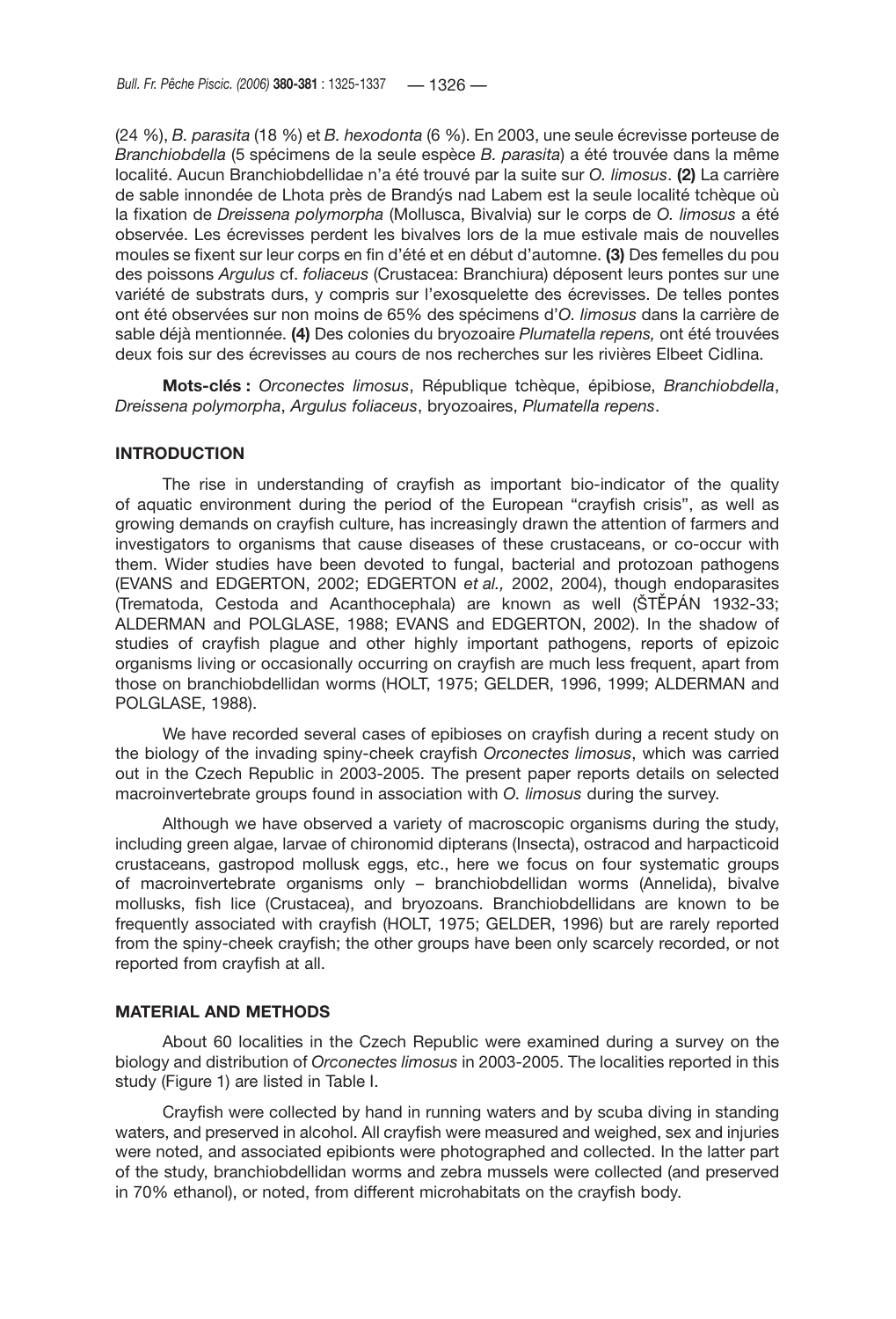

# **Figure 1**

**Localities in the Czech Republic where epibioses on** *Orconectes limosus* **documented in this study occurred. Corresponding epibionts are listed in parentheses.**

**1 – Hn**ě**vice, river Elbe (***Plumatella***); 2 – Ob**ř**íství, river Elbe (***Branchiobdella***);** 

**3 – sandpit Lhota (***Dreissena, Argulus***); 4 – river Cidlina (***Plumatella***).**

#### **Figure 1**

**Localités en République tchèque où les épibioses sur des** *Orconectes limosus* **étudiées ont été observées. Les parasites correspondants sont indiqués entre parenthèses.**

**1 – Hn**ě**vice, rivière Elbe (***Plumatella***) ; 2 – Ob**ř**íství, rivière Elbe (***Branchiobdella***) ;** 

**3 – sandpit Lhota (***Dreissena, Argulus***) ; 4 – rivière Cidlina (***Plumatella***).**

Selected parameters of water quality at studied localities are given in Table I.

The abbreviation TL used in the text indicates the total length of the crayfish body measured from the tip of the rostrum to the posterior margin of the telson.

# **RESULTS**

# **Branchiobdellidan worms**

We observed a high infestation of *O. limosus* by branchiobdellidan worms (Annelida: Branchiobdellida) in the river Elbe (Labe) at Obříství (upstream from the confluence with Vltava near Mělník) in May 2001. All larger specimens of crayfish (1 year and older) had numerous larger (over 6-7 mm – evidently *B. parasita*) and smaller branchiobdellidan worms. A mixed sample of the worms was collected from 3 crayfish specimens – 7, 9 and 17 worms, respectively. Altogether, 33 worms were collected and determined. Four European *Branchiobdella* species were identified: *B. pentodonta* (17 individuals, i.e. 52% of all worms), *B. balcanica* (8 inds = 24%), *B. parasita* (6 inds = 18%) and *B. hexodonta* (2 inds = 6%). These results were presented in the unpublished BSc thesis of ŽVAKOVÁ (2003). Additionally, 5 crayfish specimens carried branchiobdellidan egg cocoons attached to their shells.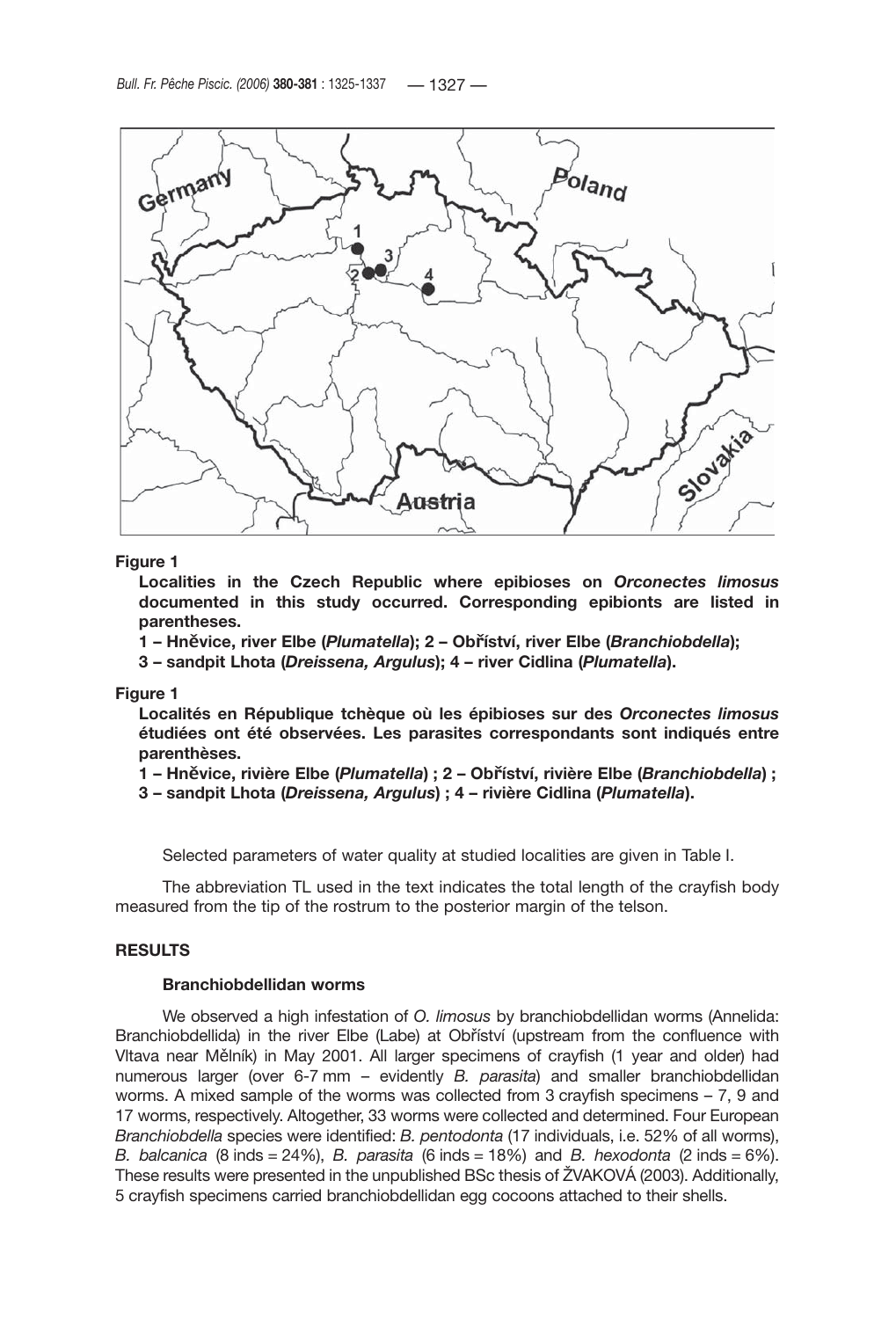# **Table I**

**Selected environmental parameters measured in 2004 in localities with studied epibionts.**

# **Tableau I**

**Sélection de paramètres environnementaux mesurés en 2004 dans des localités où des épibiontes ont été étudiés.**

| <b>Epibionts</b>                                    | Locality                                                           | <b>Date</b>  | Crayfish<br>collected | t<br>[°C] | pH  | cond.<br>$[\mu S/cm]$ | O <sub>2</sub>        |
|-----------------------------------------------------|--------------------------------------------------------------------|--------------|-----------------------|-----------|-----|-----------------------|-----------------------|
|                                                     |                                                                    |              |                       |           |     |                       | [mg.l <sup>-1</sup> ] |
| <b>Branchiobdella</b><br>spp.                       | Obříství (river Elbe)<br>50°18'06 N<br>14°28'59 E                  | 21.05.2004*  | 25                    | 17.0      | 8.0 | 469                   | 10.7                  |
|                                                     |                                                                    | 19.08.2004*  | 35                    | 24.9      | 8.0 | 551                   | 9.5                   |
|                                                     |                                                                    | 28.10.2004*  | 7                     | 11.1      | 7.5 | 560                   | 8.1                   |
| Dreissena<br>polymorpha<br>Argulus cf.<br>foliaceus | Lhota (sandpit)<br>50°14'30 N<br>14°40'21 E                        | 10.06.2004   | $\overline{4}$        | 23.6      | 8.2 | 693                   | 11.4                  |
|                                                     |                                                                    | 21.08.2004   | 25                    | 23.0      | 8.5 | 642                   | 9.8                   |
|                                                     |                                                                    | 30.09.2004   | 13                    | 15.1      | 8.2 | 669                   | 9.7                   |
|                                                     |                                                                    | 27.10.2004   | 5                     | 11.7      | 8.4 | 679                   | 10.7                  |
|                                                     |                                                                    | 28.04.2005** | 16                    | 13.7      | 7.9 | 705                   | 10.5                  |
| Plumatella<br>repens                                | Hněvice (river Elbe)<br>50°26'47 N<br>14°22'08 E                   | 01.10.2004   | 36                    | 16.3      | 8.2 | 423                   | 12.2                  |
|                                                     | Libice nad Cidlinou<br>(river Cidlina)<br>50°07'25 N<br>15°10'50 E | 20.05.2004   | 17                    | 18.1      | 8.2 | 710                   | 10.4                  |

\* No data are available from years 2001 and 2003, when branchiobdellidan worms occurred. \*\* Additional parameters were measured in water of the sandpit Lhota [mg.l<sup>-1</sup>]:  $NH_4^+ - 3.4$ ,  $NO<sub>3</sub>$  – 8.6, Cl<sup>-</sup> – 75.9, Ca<sup>2+ –</sup> 400.8, Mg<sup>2+ –</sup> 172.

The position of the worms on the crayfish body is summarised in Figure 2. Most of them occurred on the outer and inner surfaces of the first three abdominal pleurae, and on bases of the walking legs. Worms were less abundant on the carapace and mouthparts, and only a few branchiobdellidans were present on chelae (dactylus and propodus), or on antennae.

Due to the strong summer flood in the watersheds of the Vltava and Elbe in 2002 we could not collect additional crayfish samples for studies on epibioses later that year. In July 2003, we observed an enormous decrease in spiny-cheek crayfish abundance at Obříství in comparison with the situation in 2001, which was clearly a consequence of the 2002 flood. Nevertheless, we succeeded in catching 16 crayfish specimens. Only one of them was found to bear branchiobdellidans (5 specimens of *B. parasita* – V. Bádr det; KRISTIAN, 2005). These were collected from bases of the walking legs, the carapace and the ventral abdomen. Egg cocoons were also present. Three other detached *B. parasita* were subsequently found in the bottle with the preserved crayfish.

Afterwards, we explored over 30 localities in the Elbe and Vltava drainage areas in 2003-2004, including multiple visits to the locality at Obříství, to check for the presence or absence of epibiotic worms. However, no *O. limosus* specimen was subsequently found to bear branchiobdellidans*.*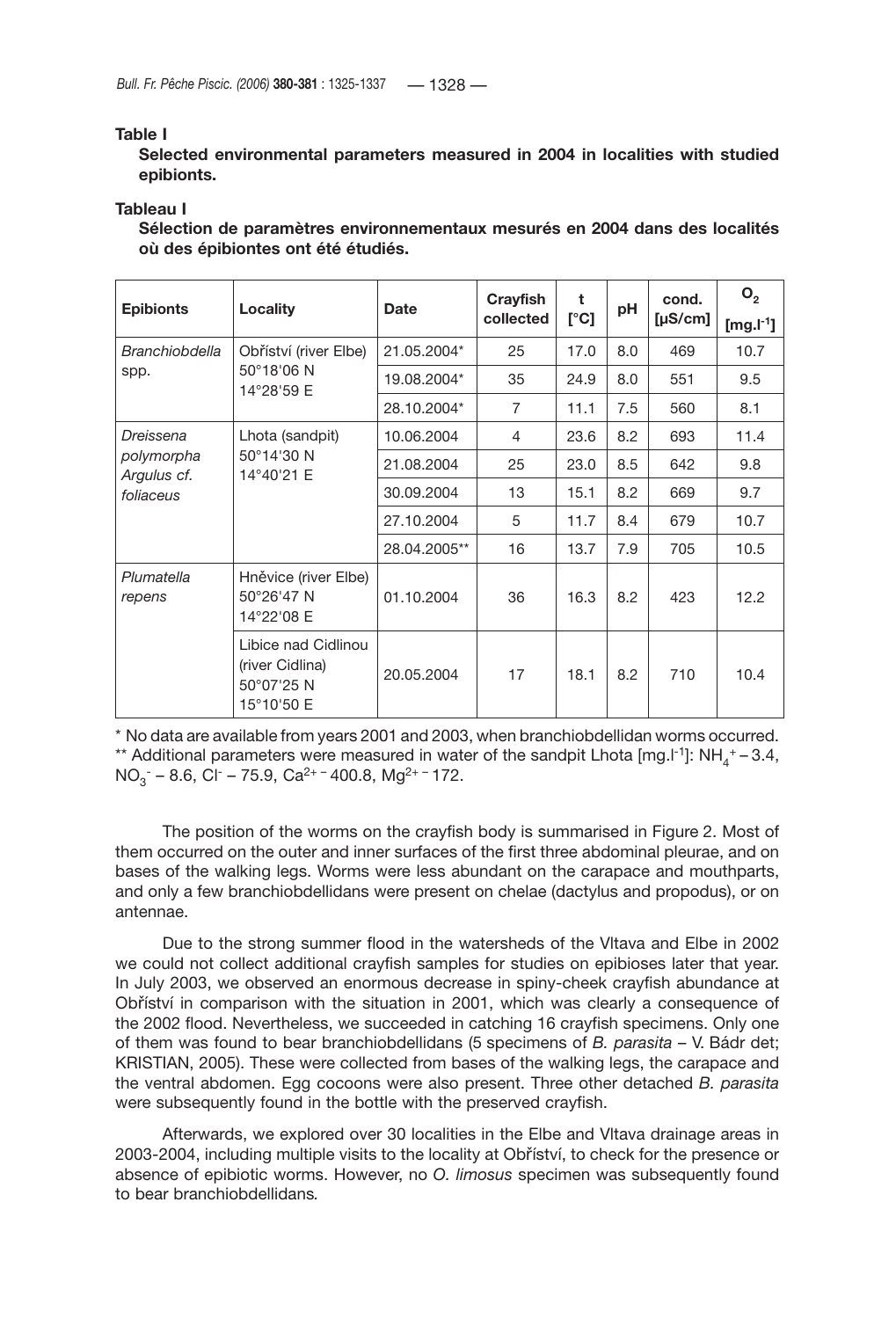

#### **Figure 2**

**Relative abundance of specimens of branchiobdellidan worms on particular parts of** *Orconectes limosus* **body.** 

# **Figure 2**

**Relative abondance de spécimens de branchiobdellidés sur des parties spécifiques du corps d'un spécimen d'***Orconectes limosus***.**

# **Zebra Mussels**

The only Czech locality where crayfish were found to be colonised by the zebra mussel *Dreissena polymorpha* (Mollusca, Bivalvia) (Figure 3A,B) is the flooded sandpit Lhota near Brandýs nad Labem (an isolated water body in the Elbe watershed). Altogether, 42 crayfish specimens collected by scuba divers were examined in 2004, and 16 specimens in April 2005. Each of the four crayfish caught at the beginning of summer 2004 carried the mussels. In August, no crayfish carrying mussels large enough to be visible were collected, but very small juvenile mussels were observed in autumn (October) 2004. In spring 2005, almost all crayfish possessed young zebra mussels attached to their body.

A detailed examination of the zebra mussel sizes and microhabitats was performed with the material from April 2005. The number of molluscs per crayfish varied from 0 to 32 specimens (mean  $\pm$  SD: 9.6  $\pm$  10.3 individuals). Highly preferred microhabitats for the zebra mussel attachment were: the ventral surface of the abdomen (39.2%), the anterior ventral cephalothorax (mouthparts, epistome, basal articles of antennae and ventral rostrum – 13.7%) and the anterior dorsal region of the carapace (13.7%). In general, microhabitats on the ventral side of the crayfish body were more preferred (65.4%) than on its dorsal surface. The young mussels were in most cases hidden in hollows under the abdominal pleurae, in the cervical groove, among spines on "cheeks" anterolaterally on the carapace, and in the mouth region. The size of the mussels varied mostly between 0.6 and 4.8 mm, however, a single zebra mussel was larger, reaching 15 mm in shell length.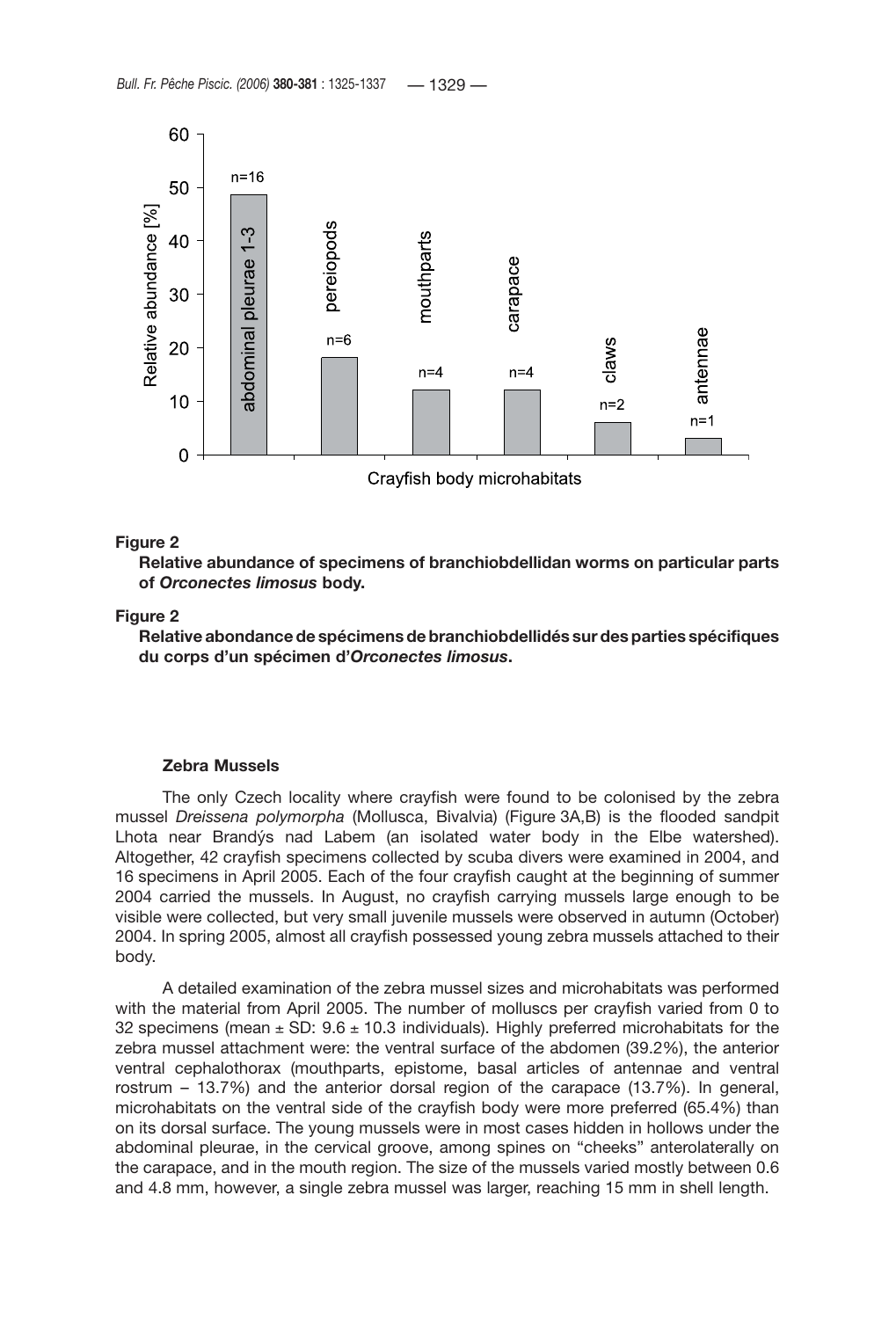

# **Figure 3**

**Epibiotic macroinvertebrates found on the spiny-cheek crayfish** *Orconectes limosus***. A – Zebra mussel** *Dreissena polymorpha,* **Lhota sandpit near Brandýs nad Labem, 10 Jun. 2004. B –** *D. polymorpha* **(size 15 mm) on crayfish uropod, Lhota, 28 Apr. 2005. C – Egg-strings of the fish louse** *Argulus* **cf.** *foliaceus***, Lhota, 20 Aug. 2004. D – Bryozoan** *Plumatella repens***, Hn**ě**vice near Št**ě**tí (Elbe River), 1 Oct. 2004.**

# **Figure 3**

**Macroinvertébrés épibiotiques trouvés sur des** *Orconectes limosus***. A – Moule Zebra** *Dreissena polymorpha,* **Lhota, carrière de sable près de Brandýs nad Labem, 10 juin. 2004. B –** *D. polymorpha* **(longueur corporelle 15 mm) sur des uropodes d'écrevisses, Lhota, 28 avr. 2005. C – Chaîne d'œufs du pou du poisson**  *Argulus* **cf.** *foliaceus***, Lhota, 20 août 2004. D – Bryozoaire** *Plumatella repens***, Hn**ě**vice près de Št**ě**tí (Rivière Elbe), 1 oct. 2004.**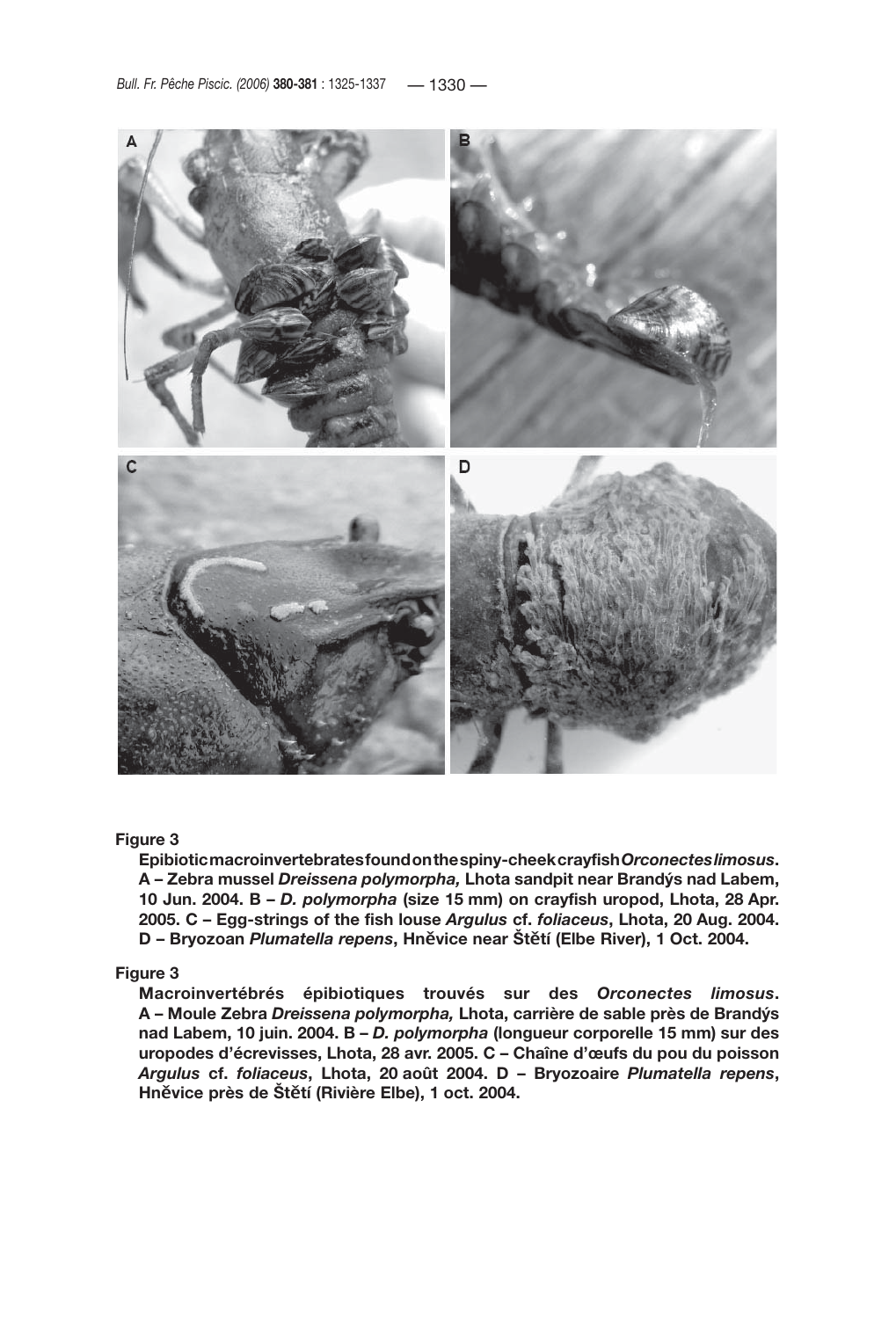# **Fish louse eggs**

Egg strings of the fish louse *Argulus* cf. *foliaceus* (Crustacea: Branchiura) (Figure 3C) were found in the above-mentioned sandpit Lhota on 6 out of 25 *Orconectes limosus* specimens (24%) collected in August 2004, and on 3 out of 13 crayfish (23%) in September 2004. The frequency of crayfish carrying fish lice eggs increased to 63% (10 out of 16 collected individuals) at the end of April 2005. The egg-strings were laid only on the dorsal surface of the carapace (100% of affected crayfish), abdomen (66%) and telson (6%). Most egg cases contained embryos in the latest stage of development, with welldeveloped eyes, or were empty, shortly after hatching of larvae. Both stages were often present in the same egg-string. Some of the strings had embryos with less developed eyes or in an even earlier stage, without eyespots.

# **Bryozoans**

At least one bryozoan species, *Plumatella repens* (Bryozoa: Phylactolaemata)*,* was found encrusting the spiny-cheek crayfish body surfaces. We observed this phenomenon in the river Elbe (Labe) near the village Hněvice in October 2004 (36 crayfish collected), and in the river Cidlina near its confluence with the Elbe in May 2004 (17 crayfish collected). One crayfish with an attached bryozoan was found at each of the localities. The crayfish collected in the Elbe (female, TL 81.5 mm) had the bryozoan (Figure 3D) densely covering the anterior half of its abdomen (about 90% of tergites and pleura and about 80% of the ventral surface and pleopods of the 1<sup>st</sup>-3<sup>rd</sup> somites) and, partly (some short branches), on the region along the posterior margin of the carapace. Numerous floatoblasts in various stage of development, including almost full-grown ones, were present inside the cystids of the bryozoan colonies.

An ovigerous crayfish female from the river Cidlina (TL 91 mm) bore two bryozoan colonies spread posteriorly on the dorsal and lateral carapace (about 40% of the carapace posterior to the cervical groove). The bryozoans were young colonies grown from statoblasts attached to the crayfish body the previous year. Remains of the statoblasts (including those which did not start to develop) were well visible under the colonies on the crayfish body surface.

# **DISCUSSION**

Branchiobdellidans, the crayfish worms, are probably the best-known group of epibionts living in association with crayfish. Most branchiobdellidan species are regarded as epicommensals but some of them are parasites (GRABDA and WIERZBICKA, 1969). Some cause gill damage (VOGT, 1999) and evoke melanisation of gill filaments (ALDERMAN and POLGLASE, 1988). About 150 species of branchiobdellidans are known (GELDER, 1996), distributed in the Nearctic and two disjunctive Palearctic realms (GELDER, 1999). Studies on their associations frequently refer to native species of worms occurring on native crayfish species. Branchiodellids native to Europe belong to the endemic genus *Branchiobdella* (HOLT, 1975). Introduction of American crayfish *Orconectes limosus, Pacifastacus leniusculus* and *Procambarus clarkii* to Europe (LOWERY and HOLDICH, 1988) and their aggressive or mating behaviour has provided a possibility for exchange of associated epibionts with native crayfish species (GELDER *et al.,* 1994). In North America, HOLT (1974) reported 1 branchiobdellidan species on *O. limosus* and three other on *P. clarkii.*

The first American branchiobdellidan species to be found on alien crayfish in European waters was *Xironogiton instabilis*, discovered on introduced *P. leniusculus* in Sweden (FRANZÉN, 1962) and later also in Austria (NESEMANN, 1998). Later, *Cambarincola mesochoreus* was found on *P. clarkii,* and *X. victoriensis* on *P. leniusculus,* in northern Italy (GELDER *et al.,* 1994; QUAGLIO *et al.,* 2002). On the other hand, two European crayfish worms, *B. parasita* and *B. italica*, were recently recorded from *P. clarkii*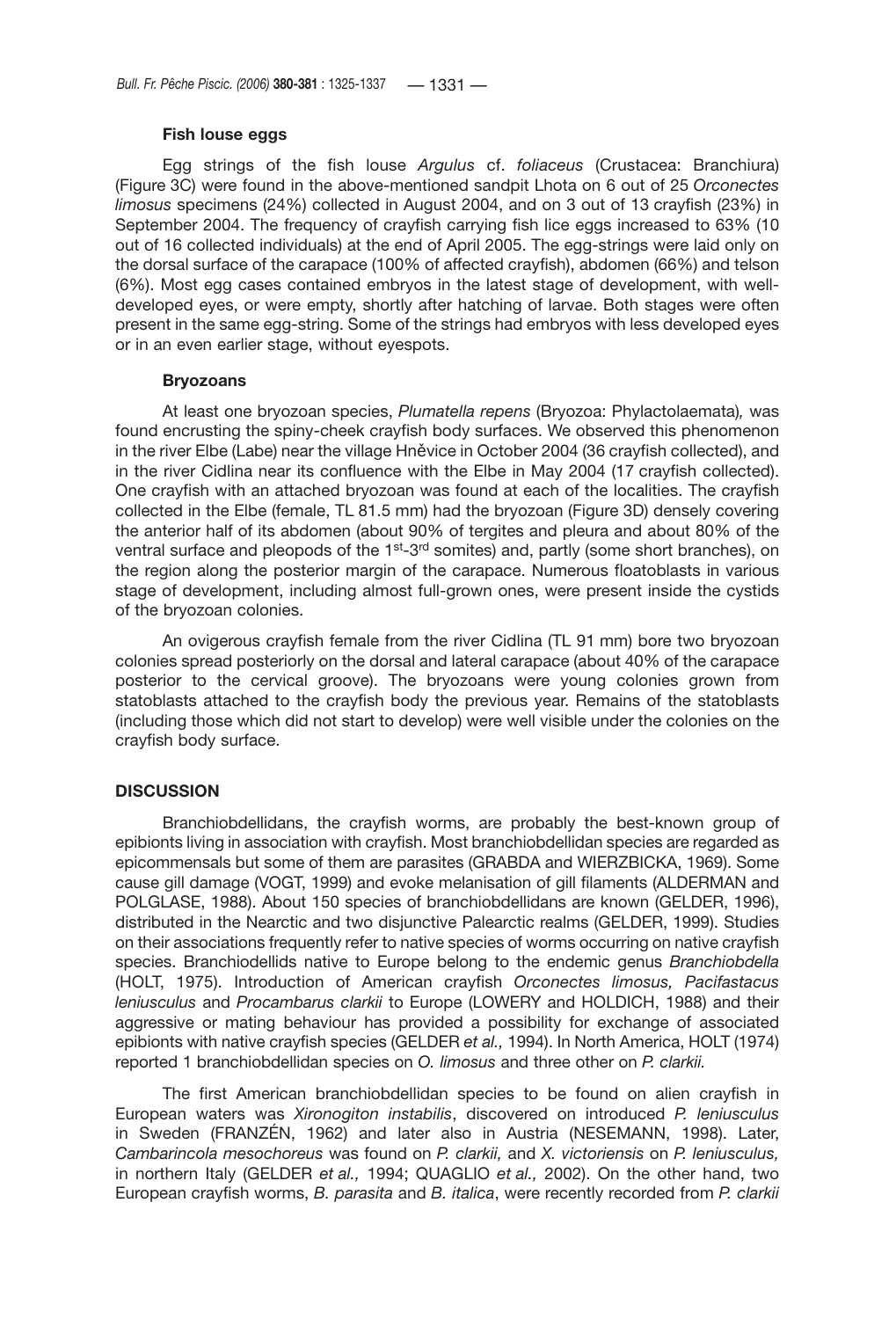in northern Italy as well (GELDER *et al.,* 1999). The present records of native European branchiobdellidan presence on American spiny-cheek crayfish *O. limosus* are among the first in Europe. Previously, as far as we know, only VOGT (1999) reported cases of the transmission of *B. pentodonta* and *B. parasita* to that crayfish species from the native *Austropotamobius torrentium*, but no details were given on the locality or year.

The total number of branchiobdellidans, as well as the number of host crayfish, decreased strongly in the locality Obříství after the first record of these worms in 2001, evidently because of the catastrophic flood on the river Elbe in summer 2002. Initially, 4 species, *B. pentodonta*, *B. balcanica*, *B. parasita* and *B. hexodonta* were determined in material from the year 2001 (ŽVAKOVÁ, 2003)*;* later, in 2002 and 2003, only *B. parasita* was found. Interestingly, no branchiobdellidans have been confirmed on *O. limosus* in any other Czech locality. It seems likely that the temporary association of European worms on an American crayfish species was only occasional. It had to be caused by the previous contact of the alien crayfish population with a native species, presumably *Astacus astacus*, infested by branchiobdellidan worms. The worms are able to actively change hosts and also move from a native host (alive as well as just dead or moulted) to an alien species, at least from *A. astacus* to *Pacifastacus leniusculus* under experimental conditions (our observations, unpublished). Despite this, the phenomenon remains occasional and rare in Europe.

We have not found any native crayfish that may have been the source of branchiobdellidan worms at the studied locality. However, this does not invalidate the hypothesis of the direct transfer of epibionts from the native to the non-native species. The spiny-cheek crayfish (including those living in the river Elbe) are carriers of the crayfish plague pathogen in the Czech Republic (KOZUBÍKOVÁ *et al.*, 2006), so if the two species came into contact, the native one may have died out because of this disease.

Although mixed material of worms collected in 2001 from three crayfish specimens was examined, the co-occurrence of more branchiobdellidan species on one host specimen was very likely. A similar co-occurrence was also repeatedly recorded on the native noble crayfish, *Astacus astacus*, in the Czech Republic (e.g. BÁDR, 2000; ŽVAKOVÁ, 2003; KRISTIAN, 2005). In North America, up to 7 branchiobdellidan species of four genera were reported from a single crayfish specimen (HOBBS *et al.,* 1967).

The zebra mussel *Dreissena polymorpha* is an invasive bivalve mollusk of Pontocaspian origin that has spread mainly during the  $20<sup>th</sup>$  century to almost all countries of Europe and was also introduced to North America. It reached the Czech Republic from two directions – through the Danube and Morava rivers to southern Moravia (eastern part of the country), and by the Elbe from Germany to Bohemia (BERAN, 2002). This mollusk lives in dense populations on any available hard bottom. The planktonic larvae, veligers, settle predominantly on shells or near older zebra mussels (GRIFFITHS *et al.,* 1989) but may use different substrates for their attachment.

In rare cases, the mussels may also settle on a crayfish exoskeleton (ROGERS *et al.*, 2003). Examples have been previously reported from different countries and host species. The first observation was provided by LAURENT and SUSCILLON (1962) from a single specimen, a male (TL 95 mm) of *O. limosus* caught in the Maine Department, France. More recently, this phenomenon was confirmed from the Lake of Geneva (Lac Léman) by LAURENT (1994). LAMANOVA (1971) reported zebra mussels attached to *Astacus leptodactylus cubanicus –* a crayfish species co-inhabiting at least a part of the original distribution area of the zebra mussel. ŚMIETANA (1996) recorded the occurrence of zebra mussels attached to *O. limosus* from the Dąbie Lake, Poland, and recently, LAJTNER *et al.* (2005), presented a poster with a photograph of *D. polymorpha* specimens attached to the dorsal carapace of *O. limosus* from Croatia. Although rare, the same phenomenon has also been observed in North America, for example from Lake Michigan (BRAZNER and JENSEN, 2000). The invasive zebra mussel occurred in this locality on the body of the rusty crayfish *Orconectes rusticus.*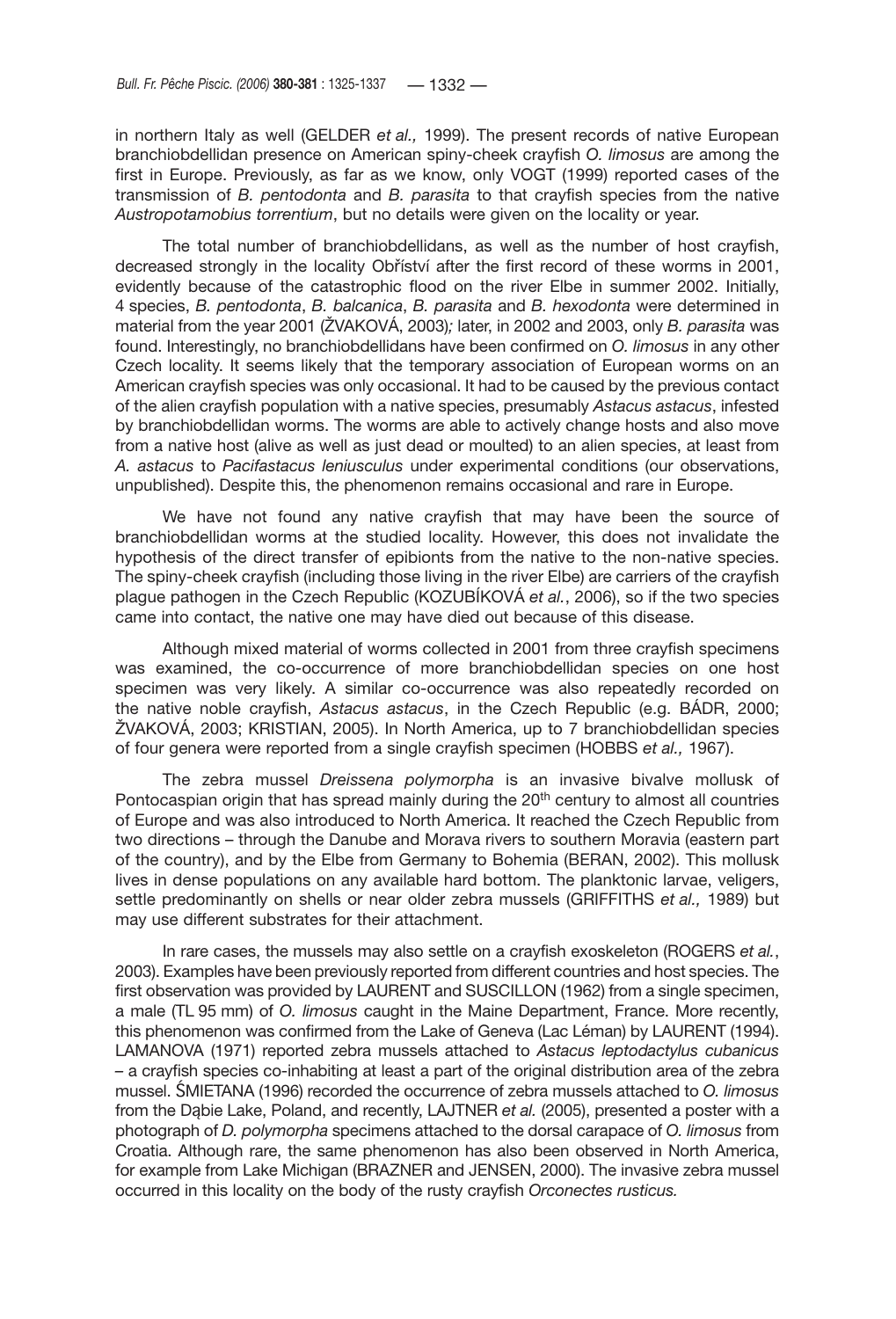During our study of *O. limosus* in the Czech Republic, we surveyed about 60 localities in 2003-2004, covering most of the area known to be colonised by this species in the country (PETRUSEK *et al.*, 2006). *D. polymorpha* co-occurs with crayfish in a number of these localities. The fact that crayfish were colonised by mussels in only one of them, the flooded sandpit Lhota near Brandýs nad Labem, as well as limited literature data, show that this phenomenon is rather rare. It is evident that in this particular case it occurred due to the lack of available hard substrates for larval veliger settlement, although other conditions (nutritional, temperature, water chemistry) at the locality are optimal for the zebra mussel population. The high calcium ion concentration, basic pH, summer temperatures up to 25°C, absence of spring algal bloom and round-year clean water indicate moderate trophic relations. All these environmental data are well comparable with published information on *D. polymorpha* requirements (McMAHON, 1996; BOWMAN and BAILEY, 1998; TOOMEY *et al.,* 2002).

The frequency of colonised crayfish in the present locality reached up to 100% in the beginning of summer 2004, and almost as high in April 2005. These values are remarkably high in comparison with previous observations. LAURENT and SUSCILLON (1962) reported only one crayfish specimen bearing a mussel, ŚMIETANA (1996) found *D. polymorpha* on 6 out of 600 (i.e. 1%) examined specimens of *O. limosus,* BRAZNER and JENSEN (2000) recorded 6 specimens of the rusty crayfish *Orconectes rusticus* colonized with the zebra mussel out of approximately 25-50 captured specimens.

In August 2004, no crayfish were carrying the mussels in our studied locality. It is clear that this unusual relationship is only occasional and facultative. The crayfish probably lost all the bivalves by moulting during summer. New mussels appeared by late summer and early autumn by settlement of planktonic veliger larvae. Active movement of postlarvae, well documented in literature (TOOMEY *et al.*, 2002), may contribute to the colonisation of the crayfish body surface but probably plays a minor role because of the host's higher mobility and self-cleaning behavior. The ventral surfaces of the crayfish abdomen, telson and uropods, as well as the dorsal tail fan, however, are well available for young mussels' active transposition from the bottom to resting crayfish. The presence of one large (15 mm long) zebra mussel attached ventrally to the posterior margin of a crayfish uropod (May 2005 – Figure 3B) demonstrates the mussels' ability to actively move and attach to the crayfish body. The mussel specimen was certainly more than one-year old (when compared with data of GARTON and JOHNSON, 2000), although its crayfish host had lost its old exoskeleton by moulting during the previous summer.

The microhabitats preferred by zebra mussels for colonizing crayfish exoskeletons are interesting. Our material from *O. limosus* examined in detail in May 2005 differs significantly from data of BRAZNER and JENSEN (2000) on epibiosis on *O. rusticus*. While the American authors refer to the chelae, telson and uropods, and carapace as the most heavily colonized parts of crayfish body, in our case the mussels highly preferred the ventral abdomen. Our previous (June 2004) observations and photos made in the same locality, however, indicate that larger (approx. one-year old) mussels were concentrated mainly on the anterior dorsal surface of the abdomen, although some remained on both the ventral abdomen and telson, and the anterior dorsal cephalothorax. As this contrasts with our spring data, it indicates that the mussels may be able to translocate during their growth to a more suitable position on the crayfish body. By that time, the mussels are larger and their attachment by byssus is strong enough to withstand the host's cleaning by the slender second and third cheliform pereiopods.

This rarely reported phenomenon of a crayfish body being colonised by the zebra mussels occurred, as noted above, due to the lack of hard substrate in the locality. Similarly, females of the carp louse *Argulus foliaceus* deposit narrow, 2 to 6-rowed strings of eggs (PASTERNAK *et al.*, 2000) on a variety of substrates, including sometimes crayfish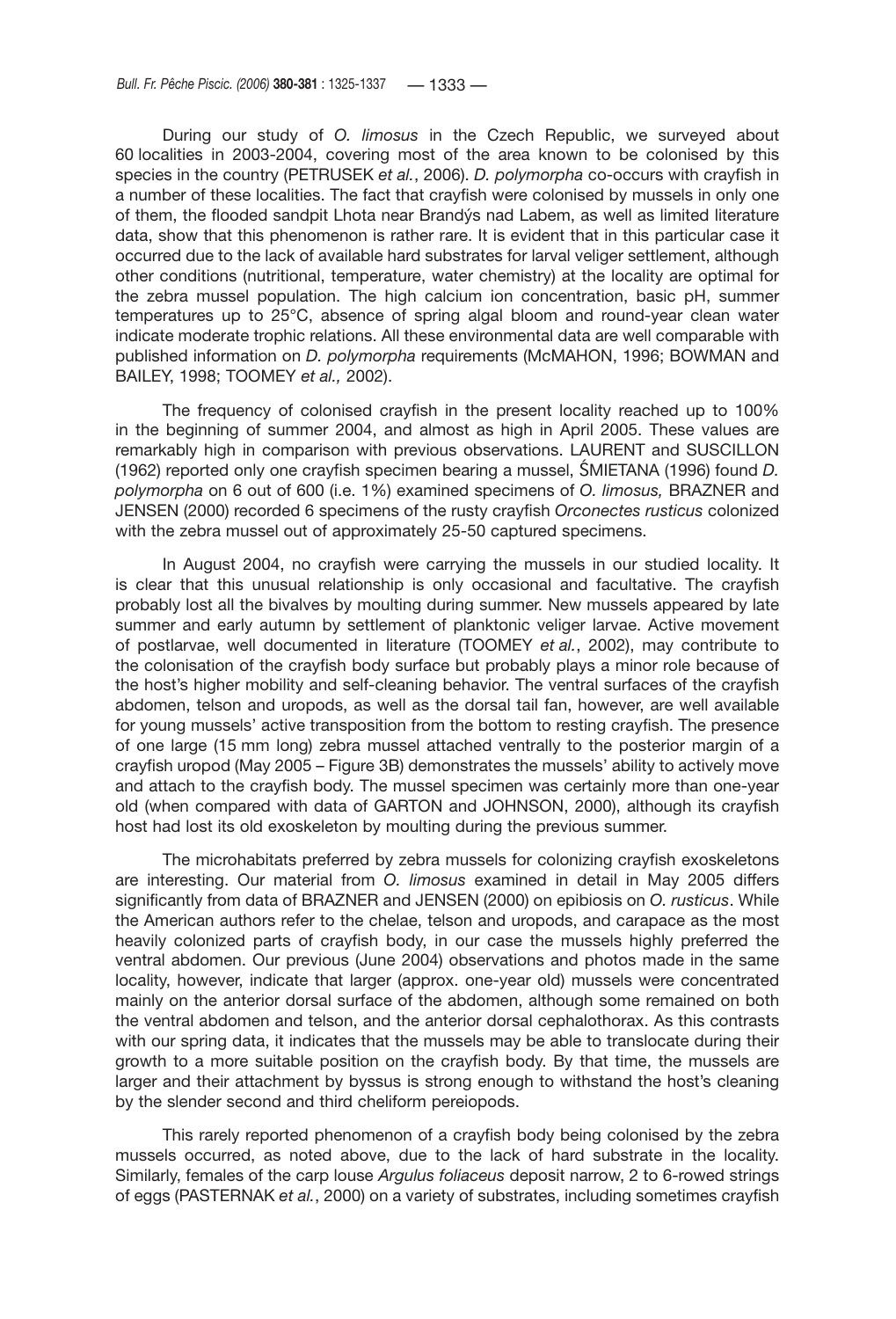shells, as observed by us in the same locality. This phenomenon seems to be also unusual. Only recently has it been recorded from the European crayfish *Astacus leptodactylus* in Poland (ŚMIETANA and WIERZBICKA, 1998; WIERZBICKA and ŚMIETANA, 1999) and in the Czech Republic (HORKÁ, 2003). Clearly, this is not in any way a host-specific behaviour, as in our case we confirmed occasional egg laying by European fish lice also on the body surface of an American crayfish species.

The duration of the life cycle of the carp louse *A. foliaceus* depends on the water temperature; it lasts a minimum of 8 weeks and there can be several generations per year (DYK, 1961; PASTERNAK *et al.*, 2000). In Finland, the most distinct peak of occurrence of *A. foliaceus* larvae in plankton was observed at the end of May (PASTERNAK *et al.*, 2000). As the Czech Republic is located in the more temperate climate of Central Europe, this timing of season agrees well with our data on the presence of empty cocoons from freshly hatched larvae, as well as of some remaining embryos of the metanauplius stage just before hatching, sometimes in the same string as empty cocoons, at the end of April.

Bryozoan colonies were rarely found on crayfish during our research course in 2004. At least in two cases *Plumatella repens* was found densely covering parts of the spinycheek crayfish body, dorsally and ventrally on the abdomen and dorsally on the posterior cephalothorax, leaving the connection of the body parts free for moving. We found only brief notices of similar cases in the literature. ŠTĚPÁN (1932-33) pointed attention to the possibility of bryozoan statoblast attachment to a crayfish body, and the growth of colonies on their exoskeletons. An uncommented notice on bryozoans was given also by ALDERMAN and POLGLASE (1988). ADÁMEK and ŘEHULKA (2000) reported on *P. repens* colonizing another American crayfish species in the Czech Republic, the signal crayfish *Pacifastacus leniusculus;* In some cases the crayfish died during moulting, which was caused by the extensive coverage of densely grown compact bryozoan colonies.

The growth of bryozoans on crayfish is limited by two main factors affecting such an occasional association – the moulting of adult crayfish in summer, and the termination of the bryozoan life cycle in winter. To reach the coverage of the crayfish body observed by us as well as previous authors, the growth of bryozoan colonies must be very fast. The related bryozoan species, *Plumatella fungosa,* is known to produce at least 3 generations of colonies annually (KAMIŃSKI, 1992). Our material well illustrates fast growth rates, showing old, adult colonies in autumn and young, freshly grown colonies in spring.

# **ACKNOWLEDGEMETS**

We would like to thank V. Bádr (University of Hradec Králové) and L. Žvaková (University of Ostrava) for providing some of the data from branchiobdellidan analyses, J.W. Fetzner (Brigham Young University, Provo) and W.D. Daniels (Auburn University) for help with literature, A. Petrusek (Charles University, Prague) for valuable comments, C. D'Udekem d'Acoz (University of Trondheim) for translations to French, and D. Hardekopf for language corrections. Two anonymous opponents provided comments, which improved the previous version of the manuscript. The research was supported by the Czech Science Foundation project GAČR 206/03/0532.

# **REFERENCES**

- ADÁMEK Z., ŘEHULKA J., 2000. Crayfishes diseases and commensals found in the Czech Republic in 1998. *Bulletin VÚRH Vod*ň*any, 36(1/2)*, 28-32 [Czech].
- ALDERMAN D.J., POLGLASE J.L., 1988. Pathogens, parasites and commensals. In: LOWERY R.S., HOLDICH D.M. (eds.*), Freshwater Crayfish: Biology, Management and Exploitation*. Croom Helm, London and Sydney, and Timber Press, Portland, Oregon, 367-379.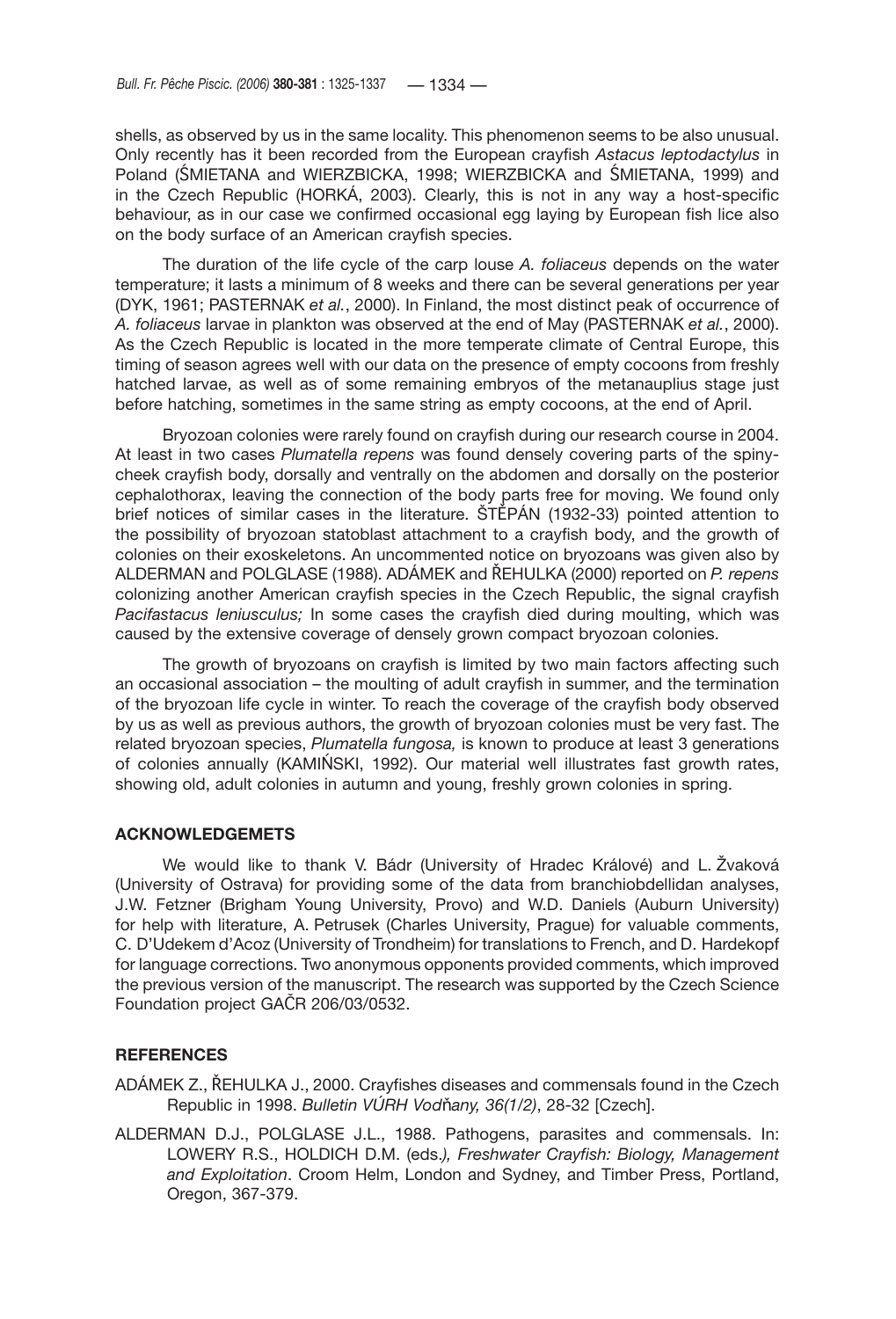- BÁDR V., 2000. A preliminary report on branchiobdellidans (Annelida: Clitellata) from Czech Republic and their possible pathogenity. *Bulletin VÚRH Vod*ň*any, 36(1/2)*, 33-40 [Czech].
- BERAN L., 2002. Aquatic molluscs of the Czech Republic distribution and its changes, habitats, dispersal, threat and protection, Red List**.** – *Sborník p*ř*írodov*ě*dného klubu v Uherském Hradišti*, *Supplementum*, *10*, 258 p. [Czech].
- BOWMAN M.F., BAILEY R.C., 1998. Upper pH tolerance limit of the zebra mussel (*Dreissena polymorpha*). *Canadian Journal of Zoology*, *76(11),* 2119-2123.
- BRAZNER J.C., JENSEN D.A., 2000. Zebra Mussel (*Dreissena polymorpha* [Pallas]) Colonization of Rusty Crayfish (*Orconectes rusticus* [Girard]) in Green Bay, Lake Michigan, University of Minnesota. *American Midland Naturalist, 143(1),* 250-256.
- DYK V., 1961. Nemoci ryb [Fish diseases]. ČSAZV, Prague, 404 p. [Czech].
- EDGERTON B.F., EVANS L.H., STEPHENS F.J., OVERSTREET R.M., 2002. Synopsis of freshwater crayfish diseases and commensal organisms. *Aquaculture*, *206,* 57-135.
- EDGERTON B.F., HENTTONEN P., JUSSILA J., MANNONEN A., PAASONEN P., TAUGBØL T., EDSMAN L., SOUTY-GROSSET C., 2004. Understanding the causes of disease in European freshwater crayfish. *Conservation Biology, 18,* 1466-1474.
- EVANS L.H., EDGERTON B.F., 2002. Pathogens, Parasites and Commensals. *In* HOLDICH D.M. (ed.), *Biology of Freshwater Crayfish*, *377-423*. Blackwell Science, Oxford.
- FRANZÉN A., 1962. Notes on the morphology and histology of *Xironogiton instabilis*  (Moore, 1893) (Fam. Branchiobdellidae) with special reference to the muscle cells. *Zoologiska Bidrag från Uppsala, 35*, 369-383.
- GARTON D.W., JOHNSON L.E., 2000. Variation in growth rates of the zebra mussel, *Dreissena polymorpha*, within Lake Wawasee. *Freshwater Biology, 45,* 443–451.
- GELDER S.R., 1996. A review of the taxonomic nomenclature and a checklist of the species of the Branchiobdellae (Annelida: Clitellata). *Proceedings of the Biological Society of Washington, 109,* 653–663.
- GELDER S.R., 1999. Zoogeography of branchiobdellidans (Annelida) and temnocephalidans (Platyhelminthes) ectosymbiotic on freshwater crustaceans, and their reactions to one another *in vitro. Hydrobiologia, 406,* 21–31.
- GELDER S.R., DELMASTRO G.B., FERRAGUTI M., 1994. A report on branchiobdellidans (Annelida: Clitellata) and a taxonomic key to the species in northern Italy, including the first record of *Cambarincola mesochoreus* on the introduced American red swamp crayfish*. Bolletino di Zoologia, 61,* 179–183.
- GELDER S.R., DELMASTRO G.B., RAYBURN J.N., 1999. Distribution of native and exotic branchiobdellidans (Annelida: Clitellata) on their respective crayfish hosts in northern Italy, with the first record of native *Branchiobdella* species on an exotic North American crayfish*. Journal of Limnology, 58(1),* 20-24.
- GRABDA E., WIERZBICKA J., 1969. The problem of parasitism of the species of the genus *Branchiobdella* Odier, 1823. *Polskie Archivum Hydrobiologii, 16/29(1),* 93-104.
- GRIFFITHS R.W., KOVALAK W.P., SCHLOESSER D.W., 1989. The Zebra Mussel, *Dreissena polymorpha* (Pallas, 1997), in North America: Impact On Raw Water Users. In: *EPRI Service Water System Reliability Improvement Seminar: Papers,* 11-27. Electric Power Research Institute, Palo Alto, California.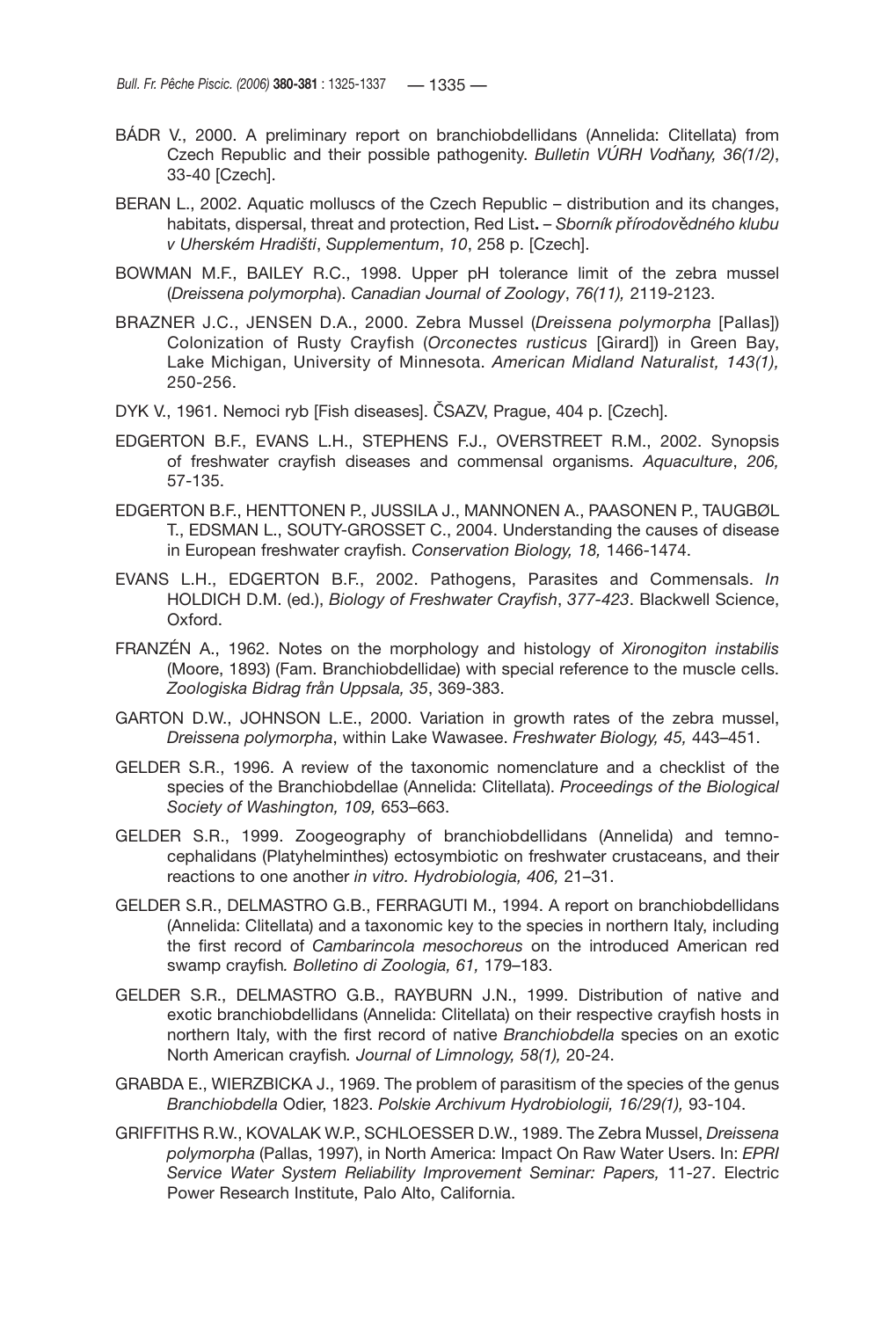- HOBBS H.H. JR., HOLT P.C., WALTON M., 1967. The crayfishes and their epizootic ostracod and branchiobdellid associates of the Mountain Lake, Virginia, region. *Proceedings of the United States National Museum, 123*, 1–84.
- HOLT P.C., 1974. The genus *Xironogiton* Ellis, 1919 (Clitellata: Branchiobdellida). *The Virginia Journal of Sciences (new series), 25(1),* 5-19.
- HOLT P.C., 1975. The branchiobdellid (Annelida: Clitellata) associates of astacoidean crawfishes. *Freshwater Crayfish, 2*, 337-345.
- HORKÁ I., 2003. The distribution, growth-weight relations and ecology of narrow-clawed crayfish *(Pontastacus leptodactylus)* in Karviná District. *Bachelor paper, University of Ostrava,* 43 p. [Czech].
- KAMIŃSKI M., 1992. Life cycle of the freshwater bryozoan *Plumatella fungosa* (Pall.). 1. Seasonal changes in numbers and biomass. *Acta Hydrobiologica, 34*, 227-238.
- KOZUBÍKOVÁ E., PETRUSEK. A., ĎURIŠ Z., KOZÁK P., GEIGER S., HOFFMANN R., OIDTMANN B., 2006*.* The crayfish plague in the Czech Republic. Review of recent suspect cases and a pilot detection study. Craynet, Vol. 4, *Bull. Fr. Pêche Piscic., 380-381,* 1313-1324.
- KRISTIAN J., 2005. On the occurrence and ecology of the genus *Branchiobdella* (Annelida, Clitellata) in selected regions of the Czech Republic. *Unpublished Bachelor thesis*, *University of Ostrava*, 38 p. [Czech].
- LAJTNER J., KLOBUČAR G.I.V., MAGUIRE I., LUCIĆ A., ŠTAMBUK A., ERBEN R., 2005. They came from the Danube River – History and present status of *Dreissena polymorpha* and *Orconectes limosus* in Croatia. *INWAT: Biological invasions in inland waters. Firenze,* May 5-7, 42-43. [abstr.].
- LAMANOVA A I.,1971. Attachment by zebra mussels and acorn barnacles on crayfish. *Gidrobiologicheski Zhurnal*, *6*, 105-107.
- LAURENT P. J., 1994. Zebra mussels on crayfish. *IAA Newsletter*, *16(4)*, 4-5.
- LAURENT P.J., SUSCILLON M., 1962. Les écrevisses en France. *Annales de la Station Centrale d'Hydrobiologie Appliquée*, *9*, 333-395, 1 map.
- LOWERY R.S., HOLDICH D.M., 1988. *Pacifastacus leniusculus* in North America and Europe, with details of the distribution of introduced and native crayfish species in Europe. In: D.M. HOLDICH, R.S. LOWERY (eds.), *Freshwater Crayfish: Biology, Management and Exploitation*. Croom Helm, London and Sydney, and Timber Press, Portland, Oregon, 283–308.
- McMAHON R.F., 1996. The physiological ecology of the zebra mussel, *Dreissena polymorpha*, in North America and Europe. *American Zoologist*, *36,* 339–363.
- NESEMANN H., 1998. Flußkrebse und Krebsegel (Annelida: Branchiobdellida) eine Symbiose. *Stapfia, Neue Folge*, *137*, 197-204.
- PASTERNAK A., MIKHEEV V.N., VALTONEN E.T., 2000. Life history characteristics of *Argulus foliaceus* L. (Crustacea: Branchiura) populations in Central Finland. *Annales Zoologici Fennici*, *37*, 25-35.
- PETRUSEK A., FILIPOVÁ L., ĎURIŠ Z., HORKÁ I., KOZÁK P., POLICAR T., ŠTAMBERGOVÁ M., KUČERA Z., 2006. Distribution of the invasive spiny-cheek crayfish (*Orconectes limosus*) in the Czech Republic. Past and present. Craynet, Vol. 4, *Bull. Fr. Pêche Piscic., 380-381*, 903-918.
- QUAGLIO F., FIORAVANTI M.L., GELDER S.R., GIANNETTO S., TRENTINI M., NOBILE L., MAXIA M., MOROLLI C., 2002. Infestation of the branchiobdellidan, *Xironogiton*